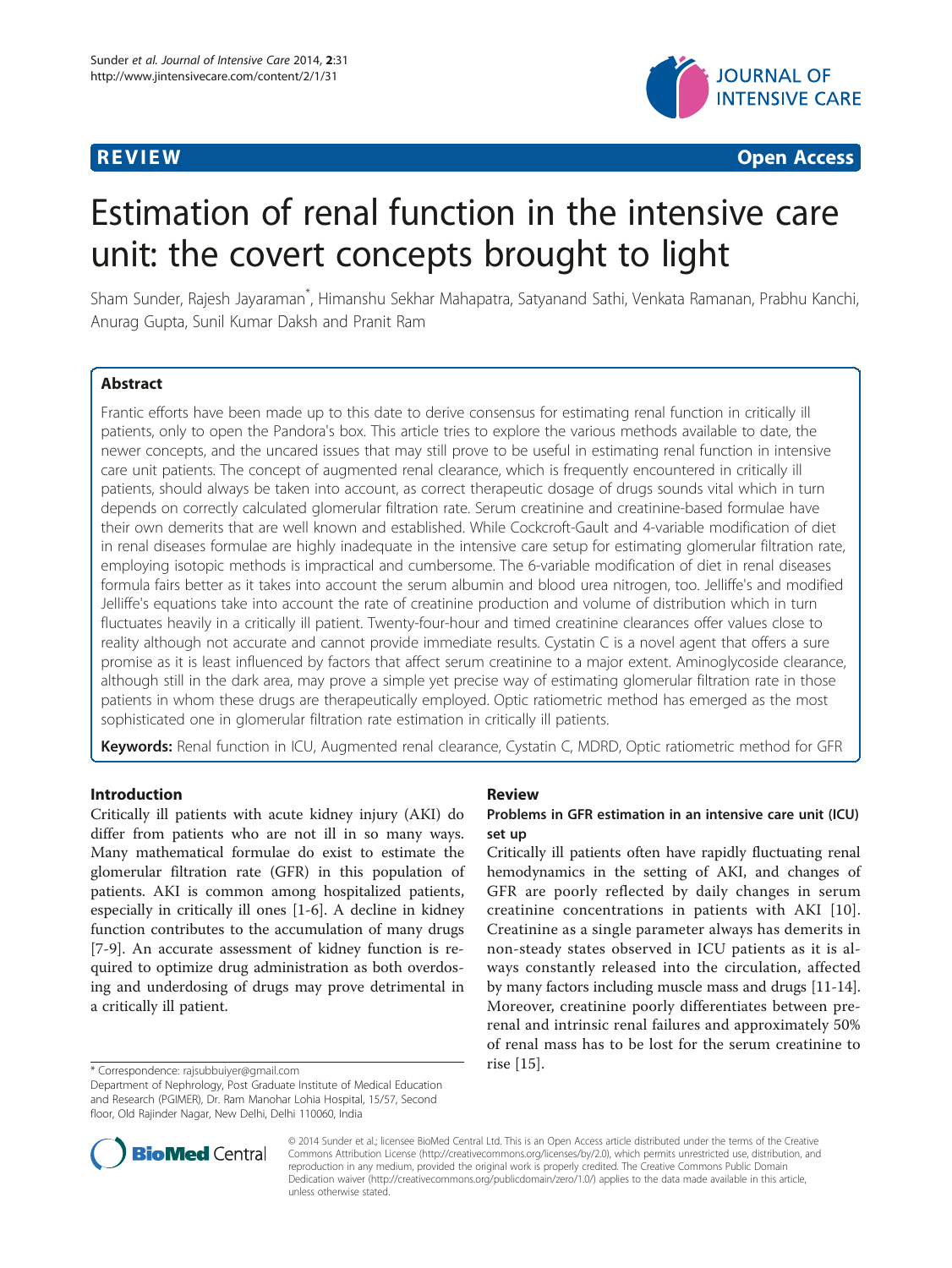Often, the phenomenon of augmented renal clearance (ARC) in critically ill patients is either missed or not understood. This is seen in ill patients who are on vasopressors and deliberate fluid support. This is important in calculating the dosage of drugs especially those with narrow therapeutic range.

#### ARC in critically ill: an enigmatic concept

ARC is defined as estimated GFR > 130 ml/min. In a study by Andrew Udy et al. [\[16](#page-5-0)], 17 of 20 patients (85%) with traumatic brain injury who required saline infusion and vasopressor agents to maintain the cerebral perfusion pressure had ARC. Using timed urinary creatinine clearance method to measure GFR, ARC was demonstrated in burns [\[17](#page-5-0),[18\]](#page-5-0), sepsis [\[19](#page-5-0)] and surgery, and in ICU patients. Brown et al. [[20\]](#page-5-0) recorded a creatinine clearance of 190 ml/min/1.73 m<sup>2</sup> in a cohort of critically ill postoperative patients. Recently, Fuster-Lluch et al. [[21](#page-5-0)] reported an incidence of 17.9% in a cohort of postoperative and polytrauma patients, who were younger, with lower Acute Physiology And Chronic Health Evaluation (APACHE) II scores, higher diastolic blood pressures, and higher urine output on the first morning of admission to the ICU. Cytokine release from acute injury [\[22\]](#page-5-0), the innate immune and inflammatory responses to trauma [[23](#page-5-0)], and aggressive fluid resuscitation may promote increased organ blood flow and enhanced excretory function. The importance of the concept is quite obvious. This throws light on the doses of renally excreted drugs and may mean that standard dosing regimens are inadequate in patients with ARC. Baptista et al. [\[24](#page-5-0)] examined the performance of four creatinine-based estimation equations in 86 patients with ARC. This post hoc analysis showed that all the better known GFR equations underestimated the measured creatinine clearance value. The list below illustrates the practical problems in estimating GFR in an ICU setup:

- 1. Rapidly fluctuating renal hemodynamics
- 2. Both overdosing and underdosing are problems when GFR could not be estimated close to accuracy
- 3. Constantly changing volume status of the patient
- 4. Concept of ARC is not frequently applied in calculating GFR leading to inadequate dosing of drugs
- 5. Commonly used creatinine-based equations are flawed in the critical care setting. Ideal methods like inulin clearance become impractical in an ICU setup

# Equations for estimating creatinine clearance/GFR CG formula

(140 − Age in years) × Body weight in kg/72 × Serum creatinine in mg/dl. If the patient is a female, multiply result by 0.85 (Table one in [[25\]](#page-5-0)).

#### The 4-variable MDRD

GFR = 186  $\times$  (Serum creatinine)<sup>-1.154</sup>  $\times$  (Age)<sup>-0.203</sup>

If a patient is female, multiply result by 0.742 and if black, multiply result by 1.212 [[25\]](#page-5-0).

### The 6-variable MDRD

$$
GFR = 170 \times (Serum creationine)^{-0.999} \times (Age)^{-0.176} \times (BUN)^{-0.170} \times (Alb) + 0.318
$$

If female, multiply result by 0.762 and if black, multiply result by 1.18 [\[25](#page-5-0)], where BUN = blood urea nitrogen measured in mg/dl, Alb = serum albumin concentration measured in g/dl.

Only few studies have attempted to improve estimation of GFR in critically ill patients and these studies included subjects with stable kidney function in various settings [[17,26-28\]](#page-5-0).

Relatively accurate estimation of GFR in a non-steady state as in AKI requires timed urine collections, which is not always practically possible in a critically ill patient. To overcome this, Jelliffe introduced an equation in 2002 [[29](#page-5-0),[30\]](#page-5-0).

#### Jelliffe's equation

Estimated GFR =  $\{$ (Volume of distribution  $\times$  (Serum creatinine on day 1 − Serum creatinine on day 2)} + Creatinine production) 100/1,440/Average serum creatinine [\[29](#page-5-0),[30\]](#page-5-0).

Creatinine production (mg/day) is computed using the following equation:

 $[29.305-(0.203 \times Age)] \times Weight in kg$  $\times$ [1.037–(0.0338 × Average creatinine)]

 $\times$  Correction for gender (0.85 for males and

0.765 for females)  $[29]$  $[29]$ .

Jelliffe's equation obviously takes into account the fluctuations of serum creatinine over time, which frequently occurs in AKI in ICU and which is not considered in the above-mentioned Cockcroft-Gault (CG) and Modification of Diet in Renal Diseases (MDRD) formulae. Ongoing creatinine production is also taken into consideration, a major merit. However, this does not consider the fluid balance variations that could also affect the serum creatinine [[31\]](#page-5-0). Creatinine is a watersoluble substance, and rapid, especially overzealous fluid administration can lower the creatinine and falsely overestimate the GFR [\[32](#page-5-0)]. To overcome this, a modification was made, which adjusted each measured creatinine to cumulative fluid balance. This requires the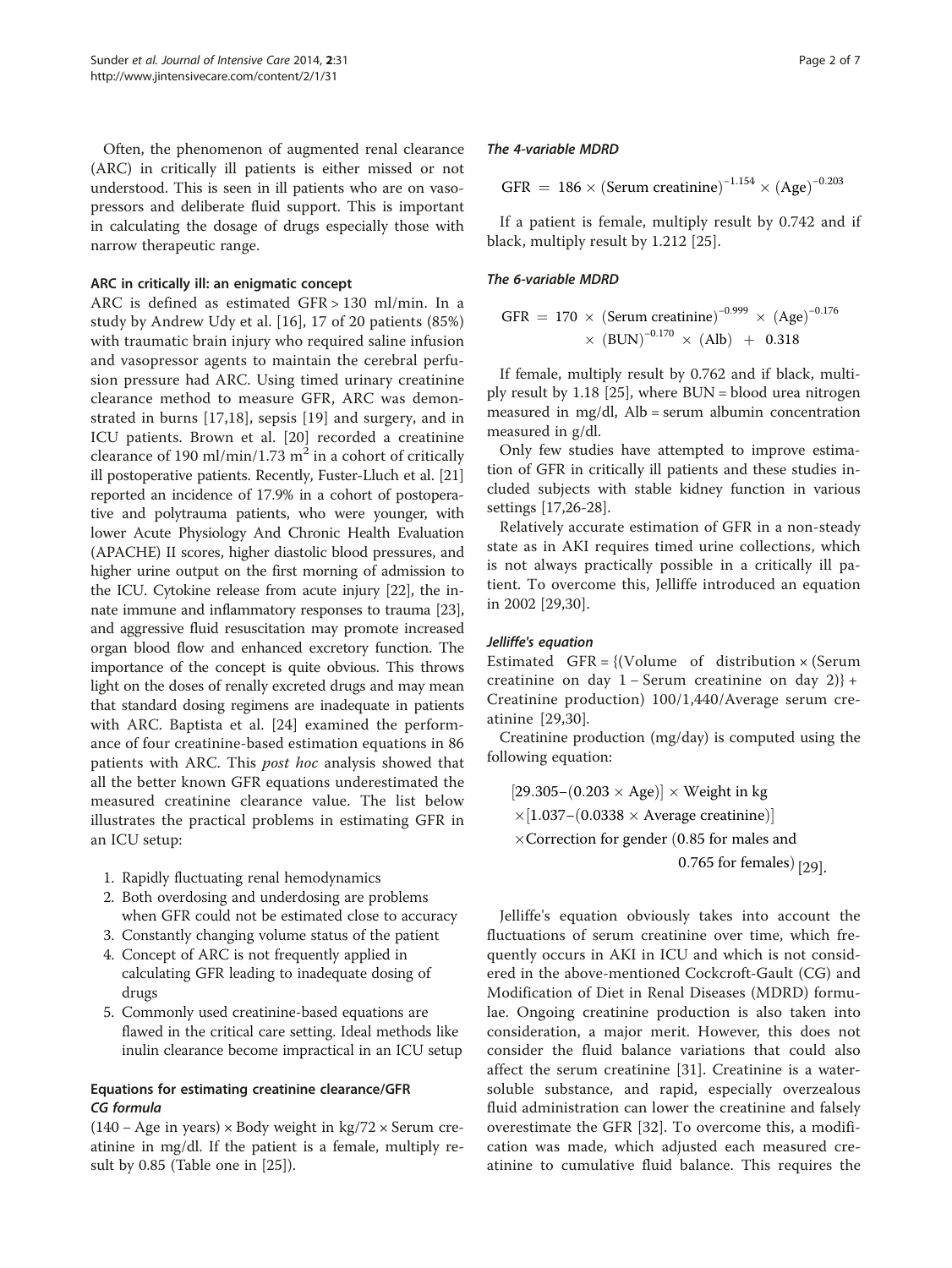employment of an entity called correction factor. This was referred to as modified Jelliffe's equation [\[29](#page-5-0)].

#### Modified Jelliffe's equation

Adjusted creatinine  $=$  Serum creatinine in mg/dl  $\times$  Correction factor

Correction factor = [Hospital admission weight (kg)  
\n
$$
\times 0.6 + \sum (\text{Daily fluid balance})]/
$$

\nHospital admission weight  
\n $\times 0.6 \times \text{Creating clearance}$   
\nin ml/min [29].

The 24-h creatinine clearance is usually determined from a 24-h urine collection [[32\]](#page-5-0).

#### An example

In a 60-kg woman, if the serum creatinine is 1.4 mg/dl, urine creatinine is 110 mg/dl, and urine volume is 1.4 l/day, then creatinine clearance =  $[110 \times 1.4]/1.4 = 110$  l/day. This value has to be multiplied by 1,000 to convert into milliliter and then divided by 1,440 (the number of minutes in a day) to convert into units of milliliter per minute. Thus, creatinine clearance =  $[110 \times 1,000]$ /  $1,440 = 76.4$  ml/min.

In a study known as PICARD (Programme to Improve Care in Acute Renal Dysfunction) by Josee Bouchard et al. [[33](#page-5-0)], the GFR was estimated by CG, MDRD, Jelliffe's, and modified Jelliffe's equations and was compared with measured urinary creatinine clearance. Twelve non-dialyzed, non-oliguric patients with consecutive increases in creatinine for at least 3 and up to 7 days were identified and taken into study. The GFR estimated by Jelliffe's and MDRD equations correlated best with urinary creatinine clearance. The degree of overestimation of GFR by CG, MDRD, and Jelliffe was 80%, 33%, and 10%, respectively, and the degree of underestimation of GFR of modified Jelliffe's equation was 2%. The relative overestimation of GFR in AKI with both CG and MDRD will be more prominent when baseline GFR is higher. Small absolute changes in serum creatinine will be reflected as large relative changes in GFR with a lower serum creatinine. Patients with fluid accumulation had GFR overestimated the most by CG and MDRD equations. In practice, it is imperative to adjust GFR for creatinine production and fluid balance at the beginning of an AKI episode, when the initial serum creatinine is within the normal or in the near-normal range.

Jelliffe's and modified Jelliffe's equations can be easily integrated in a computer program to facilitate dosage regimens of drugs that have a narrow therapeutic index. It is important to highlight the magnitude of variation among these available methods because GFR estimation in AKI could be used to adjust drug dosing and could also influence the timing of initiation of renal replacement therapy.

### Cystatin C - a real boon in GFR estimation

Cystatin C is a non-glycosylated protein produced by all nucleated cells at a constant rate [[34\]](#page-5-0). Its constant rate of production [\[35](#page-5-0)], low molecular weight of 13 kDa, and positive charge at physiological pH makes it a suitable marker for glomerular filtration. It is reabsorbed and almost completely catabolized in the proximal tubule [[34,35](#page-5-0)]. It is found in relatively high concentrations in many body fluids, especially in the seminal fluid, cerebrospinal fluid, and synovial fluid [[36,37](#page-5-0)]. It has multitude of advantages including its extreme sensitivity to small changes in GFR and higher diagnostic accuracy than MDRD or CG formulae. Moreover, its concentration is least affected by infections, malignancies, steroid therapy, inflammatory disorders, and muscle mass [\[38-45](#page-5-0)]. In a study by Patricia Villa et al. [\[46](#page-5-0)], serum creatinine, serum cystatin C, and 24-h creatinine clearance were determined in 50 critically ill patients (age 21–86 years; mean APACHE II score  $20 \pm 9$ ). Data showed that serum cystatin C correlated better with GFR than creatinine (1/ cystatin C versus creatinine clearance,  $r = 0.832$ ,  $P < 0.001$ ; 1/creatinine versus creatinine clearance,  $r = 0.426$ ,  $P =$ 0.002). Cystatin C was diagnostically superior to creatinine (area under the curve for cystatin C 0.927 and for creatinine 0.694). Half of the patients had AKI. Only 5 (20%) of these 25 patients had elevated serum creatinine, whereas 76% had elevated serum cystatin C levels  $(P = 0.032)$ . This suggests that serum cystatin C is a better marker of GFR than serum creatinine in critically ill patients.

Two equations can be used to estimate GFR from cystatin C concentration:

- (A) Grubb's equation [[47](#page-5-0)]: GFR =  $83.93 \times$  Cystatin  $C^{-1.676}$
- (B) Larsson's equation  $[48]$  $[48]$  $[48]$ : GFR = 77.239  $\times$  Cystatin  $C^{-1.2623}$ ; cystatin $C$  is measured in mg/l.

# CG and 4-variable MDRD: woefully inadequate in the critical care setting

The CG formula was derived from creatinine clearance based on 24-h urine collections in 249 subjects in a medical ward in a veterans administration facility, for which 96% of patients were men mostly with mild renal dysfunction. The MDRD equation has its origin from a cohort of outpatients based on 125I iothalamate clearances with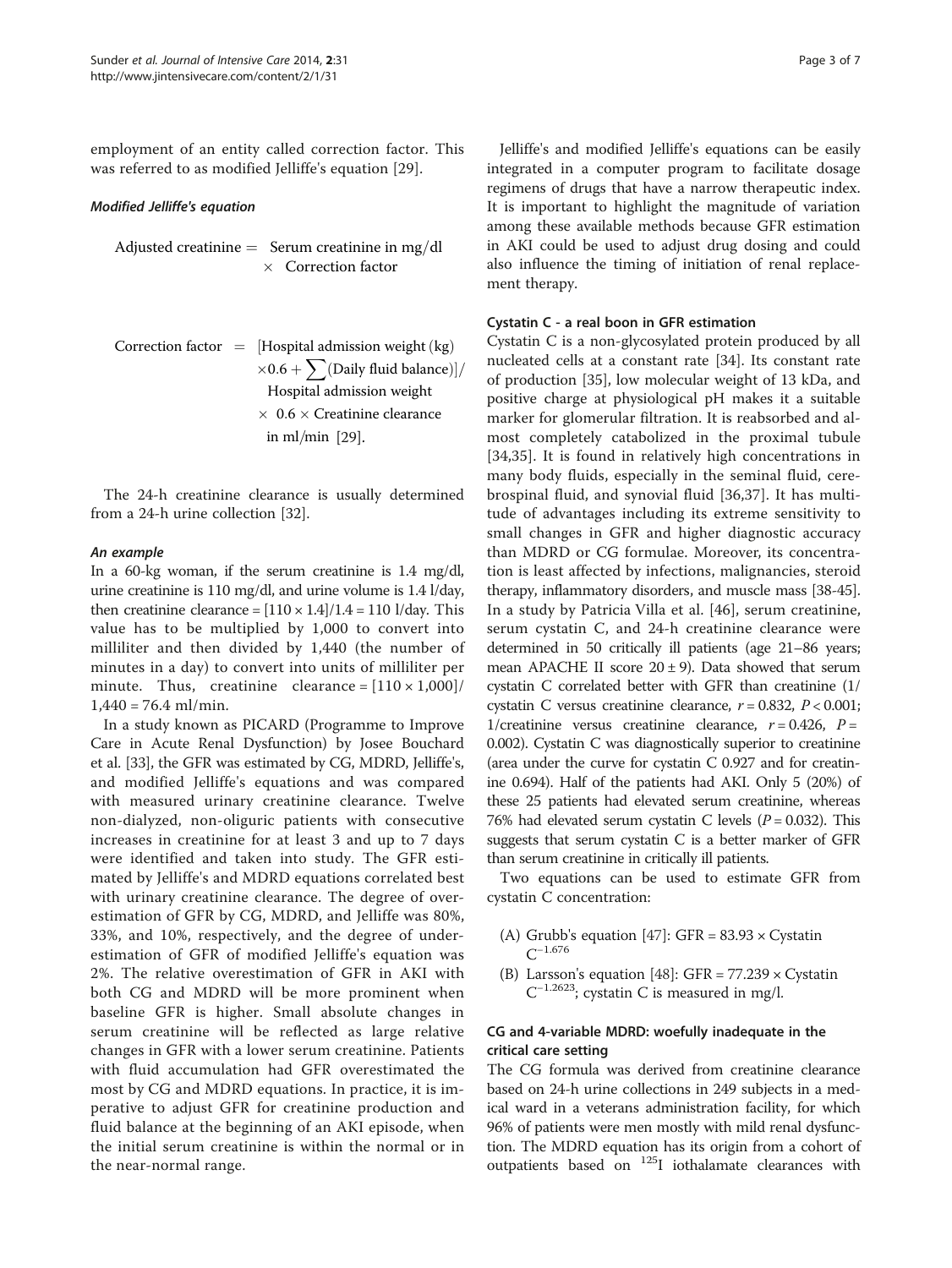<span id="page-3-0"></span>moderate-to-severe renal impairment. An abbreviated 4 variable MDRD equation uses only age, sex, race, and serum creatinine level to estimate the renal function. None of these equations has been thoroughly validated among ill hospitalized patients [\[49,50](#page-5-0)]. The 6-variable MDRD equation also adds albumin and BUN concentrations into the model. This may be a more appropriate equation in a critical care setup. In a study by Poggio et al. [[10](#page-5-0)], iodine-125 iothalamate clearances performed in 107 sick in-patients with renal dysfunction were compared with estimated GFR from the 6- and 4-variable MDRD and CG equations. Patients were also subdivided into those having BUN/creatinine ratio of >20 and <20. Compared with iothalamate GFR, the CG and MDRD formulae performed poorly with respect to their ability to predict actual GFR, as shown by their poor agreement and high degree of bias. The 6-variable MDRD equation showed a better concordance correlation coefficient compared with the 4-variable MDRD equation and CG formula (0.66 versus 0.57 and 0.46, respectively;  $P < 0.01$ ). High BUN/ creatinine ratios are the usual findings in hospitalized patients, and estimation of GFR in this population does pose a great challenge for the clinicians. In such situations, the 6-variable MDRD may serve as a good option than the other mathematical formulae in arriving at a relatively

accurate GFR whereas the same may not offer any advantage over 4-variable MDRD in healthier subjects with preserved BUN/serum creatinine ratio [\[51](#page-5-0)[-60](#page-6-0)].

# Chronic kidney disease-epidemiology (CKD-EPI) equation in critically ill patients

CKD-EPI collaboration developed a new equation to measure GFR based on serum creatinine, age, gender, and race:

CKD‐EPI : Estimated GFR  $= 141 \times min(\text{serum creationine}/k, 1)^{4}$ <br> $\frac{(m \times 10^{-1.205})}{(2.1)^{-1.205}}$  $\times$  max(serum creatinine/k, 1)<sup>-1.209</sup><br>  $\times$  0.993<sup>*age*</sup>  $\times$  1.018(if female)</sub>  $\times$  0.993<sup>age</sup>  $\times$  1.018(if female)  $\times$  (1.159 if black)

[[61\]](#page-6-0) where  $k$  is 0.7 for females and 0.9 for male patients, a is <sup>−</sup>0.329 for female patients and <sup>−</sup>0.411 for male patients, min indicates the minimum of creatinine/ $k$  or 1, and max indicates the maximum of creatinine/ $k$  or 1). In comparison to the MDRD equation, CKD-EPI has greater precision and reliability, especially for GFR >60 ml/min per 1.73 m<sup>2</sup>. However, to date, this equation has not been evaluated in hospitalized patients. As its outcome is based on serum creatinine, overestimation of GFR does occur

Table 1 Salient features of various methods that could be employed to measure GFR in ICU setup

|                | SI no Methods                                         | <b>Merits</b>                                                                                                                                                                             | <b>Demerits</b>                                                                                                                                                                                    |
|----------------|-------------------------------------------------------|-------------------------------------------------------------------------------------------------------------------------------------------------------------------------------------------|----------------------------------------------------------------------------------------------------------------------------------------------------------------------------------------------------|
|                | CG formula                                            | Easily computable                                                                                                                                                                         | Highly inaccurate in the critical care setup.<br>Considerable degree of GFR overestimation                                                                                                         |
| 2              | 4-variable MDRD                                       | More accurate than CG. May offer value close to 6-<br>variable MDRD in healthier patients with preserved<br><b>BUN/Cr ratio</b>                                                           | Dependency on creatinine. May not be accurate when<br>BUN/Cr ratio is increased. Does not take into account<br>blood urea nitrogen and albumin. Overestimation of<br>GFR when baseline GFR is high |
| 3              | 6-variable MDRD                                       | BUN and serum albumin are taken into account. More<br>accurate when BUN/CR ratio is increased. Better<br>concordance correlation coefficient when compared<br>with CG and 4-variable MDRD | Dependency on creatinine. Ongoing creatinine<br>production and its fluid balance variations are not<br>taken into account. Less accurate when compared with<br>cystatin C and novel methods        |
| $\overline{4}$ | CKD-FPI formula                                       | Greater precision and reliability when compared with<br>MDRD. More accurate when GFR >60 ml/min/1.73 m <sup>2</sup>                                                                       | Not validated extensively in hospitalized and sick<br>individuals. Dependency on serum creatinine                                                                                                  |
| 5              | 24-h creatinine clearance                             | More accurate when compared to CG and MDRD<br>formulae                                                                                                                                    | Collection of urine is an issue. Cannot provide<br>immediate results. Becomes a problem when rapid<br>administration of drugs is essential                                                         |
| 6              | Jelliffe's equation                                   | Ongoing creatinine production and fluctuations in<br>creatinine concentration over time are taken into<br>account                                                                         | Does not take into account the variations in creatinine<br>concentration with respect to fluid balance                                                                                             |
| 7              | Modified Jelliffe's equation                          | Fluid balance variations of creatinine are also taken<br>into account                                                                                                                     | Still less accurate when compared with cystatin C and<br>fiberoptic radiometric methods                                                                                                            |
| 8              | Serum cystatin C                                      | Less affected by non-renal factors. Sensitive to<br>changes in so-called creatinine blind GFR(40-70 ml/<br>min); preferred agent in liver disease patients                                | Expensive and unreliable in the presence of thyroid<br>dysfunction, may be affected in patients taking high<br>dose steroids with renal dysfunction                                                |
| 9              | Aminoglycoside clearance                              | May serve as an easy method for GFR estimation in<br>patients already on aminoglycosides. May be better<br>than 24-h creatinine clearance                                                 | Giving aminoglycoside for renal function estimation<br>alone may not be wise or practically possible                                                                                               |
| 10             | Fiberoptic ratiometric<br>fluorescent analyzer method | Most accurate way of all. Rapid, inexpensive,<br>reproducible, and safe method                                                                                                            | Still experimental. Requirement of technical expertise.<br>Scarce studies in humans                                                                                                                |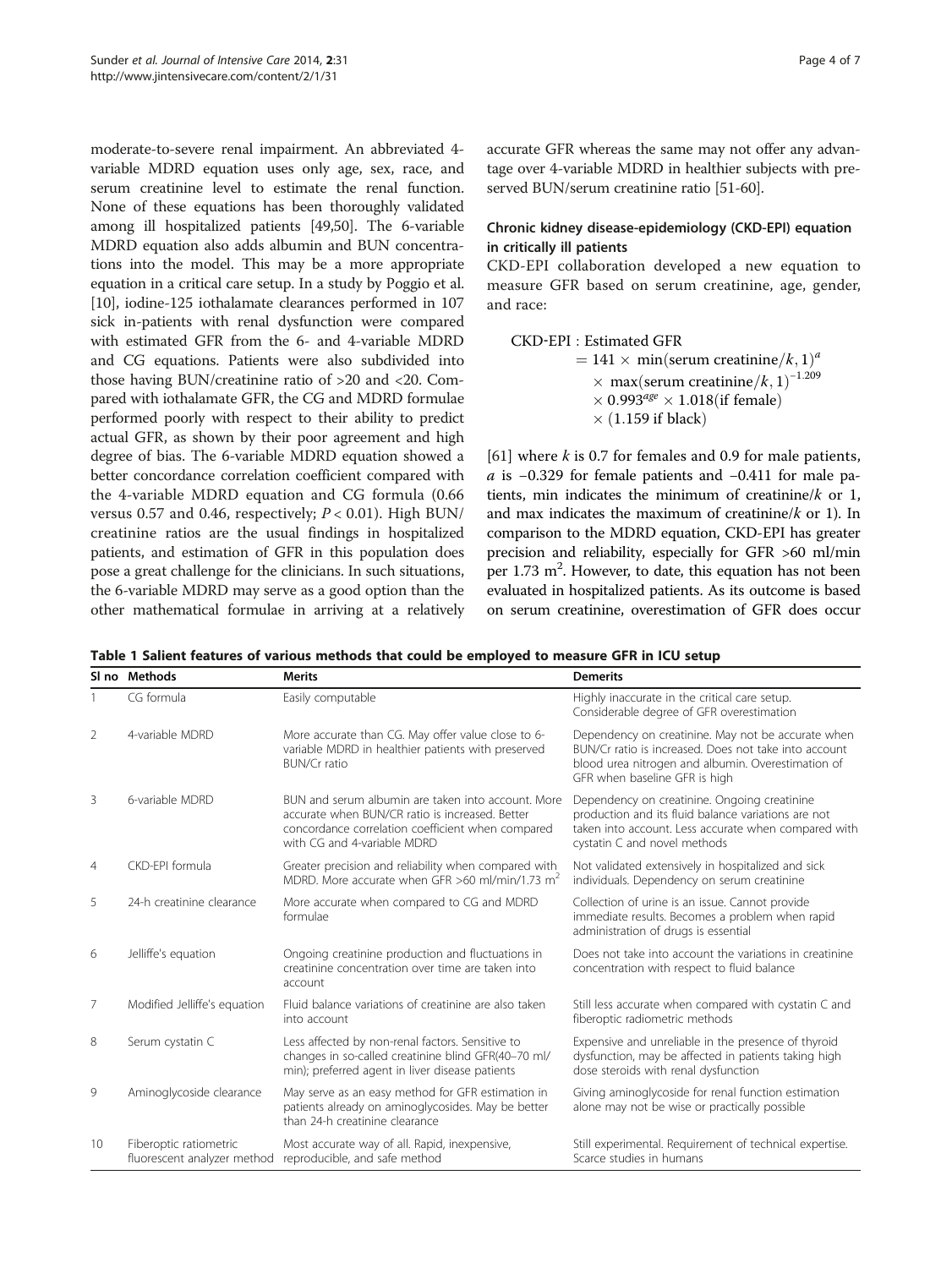<span id="page-4-0"></span>with CKD-EPI equation too, especially in cirrhotic patients with low muscle mass, although much less when compared with CG formula.

# Aminoglycoside clearance in urine as a measure of GFR in critical care patients: where do we stand?

Aminoglycosides might be used to estimate renal function because they are freely filtered, neither secreted nor reabsorbed in the kidney, and have little non-renal clearance. To date, conflicting results have been produced by studies on ICU patients in estimating renal function, both good and poor. This method can be used to estimate renal functions in ICU patients who are therapeutically prescribed aminoglycosides, usually amikacin, gentamycin, and tobramycin according to the dosing standards. In a study by TE Jones et al. in an ICU [[62\]](#page-6-0), gentamycin and tobramycin clearance was compared with standard MDRD and CG formulae along with serum cystatin C. These aminoglycosides were administered over 30 min using a computerized pump, and the first blood sample taken 30 min later. The second sample was taken at a time estimated to be twice the half-life of the drugs. These blood samples were also used in the calculations of creatinine clearance from the timed urine collections. The 2-h urine collection was commenced when the aminoglycoside infusion started, and the 24-h collection commenced at the end of the 2 h collection. Gentamycin clearance performed the best, being within 10% of the value on 44% of occasions and within 20% on 78% of occasions. Gentamycin clearance has previously been shown to be a better estimate of creatinine clearance than the 24-h urine estimate in a study using inulin as the comparator [[63-66\]](#page-6-0). Giving aminoglycosides for the estimation of renal function alone may not be a wise option but in patients who are therapeutically prescribed aminoglycosides, their clearance may serve as one of the better options in estimating renal function.

# Optic ratiometric method for GFR estimation: do the advantages outweigh the question of its feasibility in an intensive care setup?

Novel methods for the rapid estimation of GFR include employment of portable fiberoptic ratiometric fluorescent analyzer, predominantly tested in large animal models, mainly in pigs and dogs, the two species in which the results are supposed to approximate in humans. In this novel method tested in animal models, an optical fiber of <1-mm size that delivers excitation light and absorbs fluorescent emissions is inserted into a central vein through a commercial intravenous catheter. A mixture of fluorescent chimeras of a small freely filterable reporter and large non-filterable plasma volume marker is infused as a bolus, excited by light-emitting diodes, and

the in vivo signals were detected and quantified by photomultiplier tubes in the tested species within an hour. While the fluorescent chimera is used as a plasma volume marker, the small highly fluorescent and highly filterable reporter molecule is used to quantify the rate of its plasma clearance, which in turn is the measure of GFR. This method allows for the rapid, inexpensive, safe, reproducible, and patient-friendly method of estimating GFR in conditions where only a short time frame is available to make clinical decisions, as in AKI in a critical care setting. Exing Wang et al. [\[67](#page-6-0)], in their animal model study, found that the portable fiberoptic ratiometric fluorescent analyzer provided a rapid pointof-care determination of GFR which was standardized against the 6-h iohexol clearance from the plasma. Table [1](#page-3-0) summarizes the overall features and characteristics of the parameters and equations that could be employed to estimate GFR in an ICU setup.

# Conclusions

The concept of estimating renal function in critically ill patients had always remained elusive. The issue of ARC should be considered to avoid improper dosing of drugs. CG and 4-variable MDRD equations should better be avoided in ICU setup. Cystatin C, modified Jelliffe's, Jelliffe's, and 6-variable MDRD equations could be employed in that order to estimate renal function and to provide instant and accurate results. While aminoglycoside clearance could be used in patients in whom they are therapeutically used, optic ratiometric method provides the most accurate and instant estimation of renal function in critically ill patients, although large-scale studies in humans are required to validate it.

#### Abbreviations

AKI: acute kidney injury; APACHE: acute physiology and chronic health evaluation score; ARC: augmented renal clearance; BUN: blood urea nitrogen; CG: Cockcroft-Gault; CKD-EPI: chronic kidney disease-epidemiological equation; GFR: glomerular filtration rate; ICU: intensive care unit; MDRD: modification of diet in renal diseases.

#### Competing interests

The authors declare that they have no competing interests.

#### Authors' contributions

SS and RJ are the main authors who have taken part in the acquisition of data, analysis and interpretation of the data, and in drafting and revision of the manuscript. SA, VR, PK, and AG were involved in drafting and critical revision of the manuscript. SKD, PR, and HM were involved in the final approval of the version to be published. All the nine authors have read and approved the final manuscript.

#### Received: 13 January 2014 Accepted: 17 April 2014 Published: 7 May 2014

#### References

- 1. Hou SH, Bushinsky DA, Wish JB, Cohen JJ, Harrington JT: Hospital-acquired renal insufficiency: a prospective study. Am J Med 1983, 74:243–248.
- 2. Nash K, Hafeez A, Hou S: Hospital-acquired renal insufficiency. Am J Kidney Dis 2002, 39:930–936.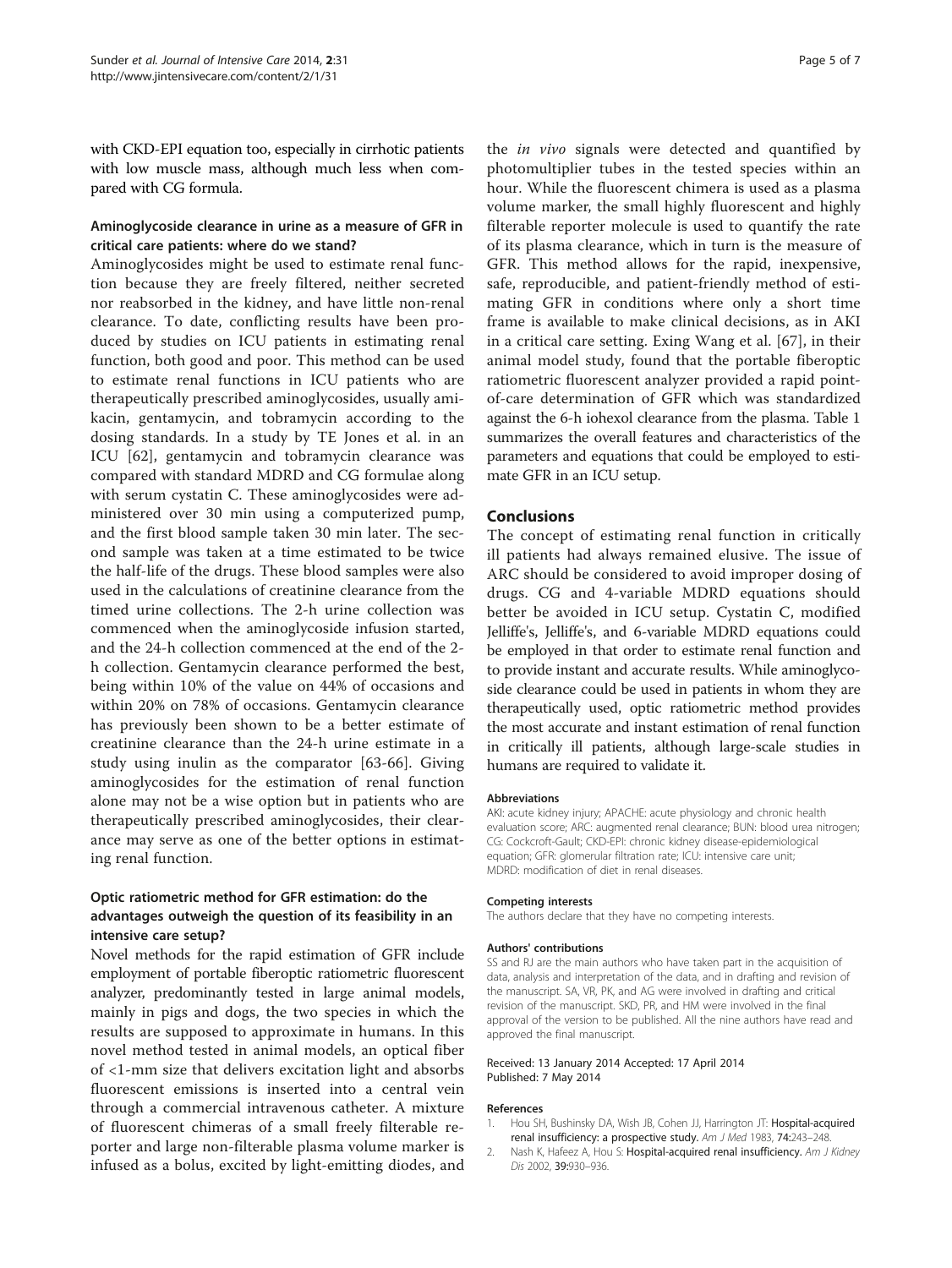- <span id="page-5-0"></span>3. Chertow GM, Burdick E, Honour M, Bonventre JV, Bates DW: Acute kidney injury, mortality, length of stay, and costs in hospitalized patients.  $JAm$ Soc Nephrol 2005, 16:3365–3370.
- 4. Lassnigg A, Schmidlin D, Mouhieddine M, Bachmann LM, Druml W, Bauer P, Hiesmayr M: Minimal changes of serum creatinine predict prognosis in patients after cardiothoracic surgery: a prospective cohort study. J Am Soc Nephrol 2004, 15:1597–1605.
- 5. Druml W: Acute renal failure is not a "cute" renal failure! Intensive Care Med 2004, 30:1886–1890.
- 6. Druml W, Lax F, Grimm G, Schneeweiss B, Lenz K, Laggner AN: Acute renal failure in the elderly 1975-1990. Clin Nephrol 1994, 41:342–349.
- 7. Matzke GR, McGory RW, Halstenson CE, Keane WF: Pharmacokinetics of vancomycin in patients with various degrees of renal function. Antimicrob Agents Chemother 1984, 25:433–437.
- 8. Smith CR, Moore RD, Lietman PS: Studies of risk factors for aminoglycoside nephrotoxicity. Am J Kidney Dis 1986, 8:308-313.
- 9. Matzke GR, Frye RF: Drug administration in patients with renal insufficiency. Minimising renal and extrarenal toxicity. Drug Saf 1997, 16:205–231.
- 10. Poggio ED, Nef PC, Wang X, Greene T, Van Lente F, Dennis VW, Hall PM: Performance of the Cockcroft-Gault and modification of diet in renal disease equations in estimating GFR in ill hospitalized patients. Am J Kidney Dis 2005, 46:242–252.
- 11. Jacobs SC, Ramey JR, Sklar GN, Bartlett ST: Laparoscopic kidney donation from patients older than 60 years. J Am Coll Surg 2004, 198:892-897.
- 12. Fehrman-Ekholm I, Duner F, Brink B, Tyden G, Elinder CG: No evidence of accelerated loss of kidney function in living kidney donors: results from a cross-sectional follow-up. Transplantation 2001, 72:444–449.
- 13. Rapoport A, Husdan H: Endogenous creatinine clearance and serum creatinine in the clinical assessment of kidney function. CMAJ 1968, 99:149–156.
- 14. Burke TJ, Arnold PE, Gordon JA, Bulger RE, Dobyan DC, Schrier RW: Protective effect of intrarenal calcium membrane blockers before or after renal ischemia: functional, morphological, and mitochondrial studies. *J Clin Invest* 1984, 74:1830-1841.
- 15. Tomlanovich S, Golbetz H, Perlroth M, Stinson E, Myers BD: Limitations of creatinine in quantifying the severity of cyclosporine-induced chronic nephropathy. Am J Kidney Dis 1986, 8:332–337.
- 16. Udy A, Boots R, Senthuran S, Stuart J, Deans R, Lassig-Smith M, Lipman J: Augmented creatinine clearance in traumatic brain injury. Anesth Analg 2010, 111:1505–1510.
- 17. Conil JM, Georges B, Fourcade O, Seguin T, Lavit M, Samii K, Houin G, Tack I, Saivin S: Assessment of renal function in clinical practice at the bedside of burn patients. Br J Clin Pharmacol 2007, 63:583–594.
- 18. Loirat P, Rohan J, Baillet A, Beaufils F, David R, Chapman A: Increased glomerular filtration rate in patients with major burns and its effect on the pharmacokinetics of tobramycin. N Engl J Med 1978, 299:915-919.
- 19. Lipman J, Wallis SC, Boots RJ: Cefepime versus cefpirome: the importance of creatinine clearance. Anesth Analg 2003, 97:1149–1154.
- 20. Brown R, Babcock R, Talbert J, Gruenberg J, Czurak C, Campbell M: Renal function in critically ill postoperative patients: sequential assessment of creatinine osmolar and free water clearance. Crit Care Med 1980, 8:68–72.
- 21. Fuster-Lluch O, Geronimo-Pardo M, Peyro-Garcia R, Lizan-Garcia M: Glomerular hyperfiltration and albuminuria in critically ill patients. Anaesth Intensive Care 2008, 36:674–680.
- 22. Ott L, McClain CJ, Gillespie M, Young B: Cytokines and metabolic dysfunction after severe head injury. J Neurotrauma 1994, 11:447-472.
- 23. Kohl BA, Deutschman CS: The inflammatory response to surgery and trauma. Curr Opin Crit Care 2006, 12:325–332.
- 24. Baptista JP, Udy AA, Sousa E, Pimentel J, Wang L, Roberts JA, Lipman J: A comparison of estimates of glomerular filtration in critically ill patients with augmented renal clearance. Crit Care 2011, 15:R139.
- 25. Hoste EA, Damen J, Vanholder RC, Lameire NH, Delanghe JR, Van den Hauwe K, Colardyn FA: Assessment of renal function in recently admitted critically ill patients with normal serum creatinine. Nephrol Dial Transplant 2005, 20:748.
- 26. Le Bricon T, Leblanc I, Benlakehal M, Gay-Bellile C, Erlich D: Boudaoud S: Evaluation of renal function in intensive care: plasma cystatin C versus creatinine and derived glomerular filtration rate estimates. Clin Chem Lab Med 2005, 43:953–957.
- 27. Robert S, Zarowitz BJ, Peterson EL, Dumler F: Predictability of creatinine clearance estimates in critically ill patients. Crit Care Med 1993, 21:1487-1495.
- 28. Hoste EA, Damen J, Vanholder RC, Lameire NH, Delanghe JR, Van den Hauwe K, Colardyn FA: Assessment of renal function in recently admitted critically ill patients with normal serum creatinine. Nephrol Dial Transplant 2005, 20:747–753.
- 29. Jelliffe R: Estimation of creatinine clearance in patients with unstable renal function, without a urine specimen. Am J Nephrol 2002, 22:320–324.
- 30. Jelliffe R, Jelliffe S: A computer program for estimation of creatinine clearance from unstable serum creatinine levels, age, sex, and weight. Math Biosci 1972, 14:17–24.
- 31. Moran SM, Myers BD: Course of acute renal failure studied by a model of creatinine kinetics. Kidney Int 1985, 27:928–937.
- 32. van Acker BA, Koomen GC, Koopman MG, de Waart DR, Arisz L: Creatinine clearance during cimetidine administration for measurement of glomerular filtration rate. Lancet 1992, 340:1326–1329.
- 33. Bouchard J, Macedo E, Soroko S, Chertow GM, Himmelfarb J, Ikizler TA, Paganini EP, Mehta RL, Program to Improve Care in Acute Renal Disease: Comparison of methods for estimating glomerular filtration rate in critically ill patients with acute kidney injury. Nephrol Dial Transplant 2010, 25(1):102–107.
- 34. Abrahamson M, Olafsson I, Palsdottir A, Ulvsback M, Lundwall A, Jensson O, Grubb A: Structure and expression of the human cystatin C gene. Biochem J 1990, 268:287–294.
- 35. Abrahasom M, Barret AJ, Salveson G, Grubb A: Isolation of six cysteine protease inhibitors from human urine. J Biol Chem 1986, 261:11282–11289.
- 36. Grubb A: Diagnostic value of analysis of cystatin C and protein HC in biological fluids. Clin Nephrol 1992, 38(Suppl 1):S20–S27.
- 37. Tenstad O, Roald AB, Grubb A, Aukland K: Renal handling of radiolabelled human cystatin C in the rat. Scand J Clin Lab Invest 1996, 56:409-414.
- 38. Herget-Rosenthal S, Trabold S, Pietruck F, Holtmann M, Philipp T, Kribben A, Cystatin C: Efficacy as screening test for reduced glomerular filtration rate. Am J Nephrol 2000, 20:97–102.
- 39. Jung K, Jung M: Cystatin C: a promising marker of glomerular filtration rate to replace creatinine. Nephron 1995, 70:370–371.
- 40. Newman DJ, Thakkar H, Hedward RG, Wilkie M, White T, Grubb A, Price CP: Serum cystatin C measured by automated immunoassay: a more sensitive marker of changes in GFR than serum creatinine. Kidney Int 1995, 47:312-318.
- 41. Stickle D, Cole B, Hock K, Hruska KA, Scott MG: Correlation of plasma concentrations of cystatin C and creatinine to inulin clearance in pediatric population. Clin Chem 1998, 44:1334-1338.
- 42. Risch L, Blumberg A, Huber AR: Assessment of function renal in renal transplant patients using cystatin C. A comparison to other renal function markers and estimates. Ren Fail 2001, 23:439–448.
- 43. Le Bricon T, Thervet E, Benlakehal M, Bousquet B, Legendre C, Erlich D: Changes in plasma cystatin C after renal transplantation and acute rejection in adults. Clin Chem 1999, 45:2243-2249.
- Randers E, Erlandsen EJ: Serum cystatin C as endogenous marker of the renal function. Clin Chem Lab Med 1999, 37:389–395.
- 45. Finney H, Newman DJ, Price CP: Adult reference for serum cystatin C, creatinine and predicted creatinine clearance. Ann Clin Biochem 2000, 37:49–59.
- 46. Villa P, Jiménez M, Soriano MC, Manzanares J, Casasnovas P: Serum cystatin C concentration as a marker of acute renal dysfunction in critically ill patients. Crit Care 2005, 9:R139–R143.
- 47. Grubb A, Nyman U, Björk J, Lindström V, Rippe B, Sterner G, Christensson A: Simple cystatin C-based prediction equations for glomerular filtration rate compared with the modification of diet in renal disease prediction equation for adults and the Schwartz and the Counahan-Barratt prediction equations for children. Clin Chem 2005, 51:1420-1431.
- 48. Larsson A, Malm J, Grubb A, Hansson LO: Calculation of glomerular filtration rate expressed in mL/min from plasma cystatin C values in mg/ L. Scand J Clin Lab Invest 2004, 64:25–30.
- 49. Cockcroft DW, Gault MH: Prediction of creatinine clearance from serum creatinine. Nephron 1976, 16:31–41.
- 50. Levey AS, Bosch JP, Lewis JB, Greene T, Rogers N, Roth D: A more accurate method to estimate glomerular filtration rate from serum creatinine: a new prediction equation. Modification of Diet in Renal Disease Study Group. Ann Intern Med 1999, 130:461–470.
- 51. Levey AS, Greene T, Kusek JW, Beck GJ: A simplified equation to predict glomerular filtration rate from serum creatinine. J Am Soc Nephrol 2000, 11:155A.